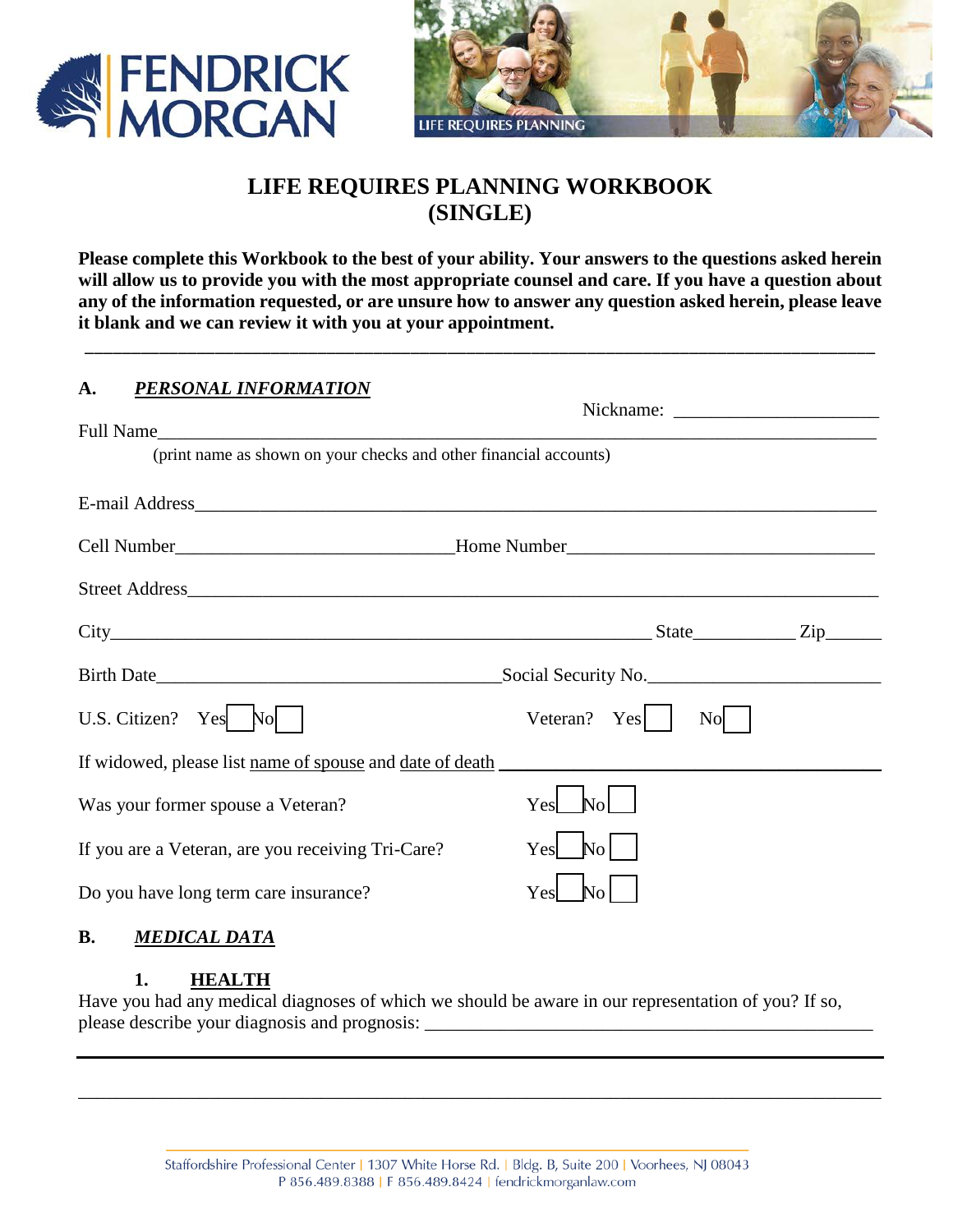Have you been diagnosed with any chronic condition (such as dementia of any kind, Alzheimer's disease, Parkinson's Disease, Multiple Sclerosis, etc.)? If so, please explain:

Have you noticed any recent change in your memory, appetite, energy levels, balance, or anything else, which might affect your activities of daily life?

\_\_\_\_\_\_\_\_\_\_\_\_\_\_\_\_\_\_\_\_\_\_\_\_\_\_\_\_\_\_\_\_\_\_\_\_\_\_\_\_\_\_\_\_\_\_\_\_\_\_\_\_\_\_\_\_\_\_\_\_\_\_\_\_\_\_\_\_\_\_\_\_\_\_\_\_\_\_\_\_\_\_\_\_\_\_

\_\_\_\_\_\_\_\_\_\_\_\_\_\_\_\_\_\_\_\_\_\_\_\_\_\_\_\_\_\_\_\_\_\_\_\_\_\_\_\_\_\_\_\_\_\_\_\_\_\_\_\_\_\_\_\_\_\_\_\_\_\_\_\_\_\_\_\_\_\_\_\_\_\_\_\_\_\_\_\_\_\_\_\_\_\_

\_\_\_\_\_\_\_\_\_\_\_\_\_\_\_\_\_\_\_\_\_\_\_\_\_\_\_\_\_\_\_\_\_\_\_\_\_\_\_\_\_\_\_\_\_\_\_\_\_\_\_\_\_\_\_\_\_\_\_\_\_\_\_\_\_\_\_\_\_\_\_\_\_\_\_\_\_\_\_\_\_\_\_\_\_

Do you require any assistance with activities of daily living (such as administering medications, driving, cooking, grooming, feeding, transportation, etc.)? If so, please explain:

\_\_\_\_\_\_\_\_\_\_\_\_\_\_\_\_\_\_\_\_\_\_\_\_\_\_\_\_\_\_\_\_\_\_\_\_\_\_\_\_\_\_\_\_\_\_\_\_\_\_\_\_\_\_\_\_\_\_\_\_\_\_\_\_\_\_\_\_\_\_\_\_\_\_\_\_\_\_\_\_\_\_\_\_\_\_

\_\_\_\_\_\_\_\_\_\_\_\_\_\_\_\_\_\_\_\_\_\_\_\_\_\_\_\_\_\_\_\_\_\_\_\_\_\_\_\_\_\_\_\_\_\_\_\_\_\_\_\_\_\_\_\_\_\_\_\_\_\_\_\_\_\_\_\_\_\_\_\_\_\_\_\_\_\_\_\_\_\_\_\_\_\_

## **2. MEDICAL INSURANCE**

If you are a New Jersey resident, are you currently on PAAD (Pharmaceutical Assistance to the Aged and Disabled Program) or Senior Gold? Yes □ No □

If you are a Pennsylvania resident, are you currently receiving benefits under PACE or PACE NET?  $Yes \Box$  No  $\Box$ 

If you are a Veteran, are you currently receiving prescription benefits from the Veteran's Administration?  $Yes \Box$   $No \Box$ 

Do you maintain any have any medical, prescription, or dental insurance other than Medicare? Yes □ No □ If yes, please provide carrier information, who is covered and any premiums paid:

\_\_\_\_\_\_\_\_\_\_\_\_\_\_\_\_\_\_\_\_\_\_\_\_\_\_\_\_\_\_\_\_\_\_\_\_\_\_\_\_\_\_\_\_\_\_\_\_\_\_\_\_\_\_\_\_\_\_\_\_\_\_\_\_\_\_\_\_\_\_\_\_\_\_\_\_\_\_\_\_\_\_\_\_\_\_

\_\_\_\_\_\_\_\_\_\_\_\_\_\_\_\_\_\_\_\_\_\_\_\_\_\_\_\_\_\_\_\_\_\_\_\_\_\_\_\_\_\_\_\_\_\_\_\_\_\_\_\_\_\_\_\_\_\_\_\_\_\_\_\_\_\_\_\_\_\_\_\_\_\_\_\_\_\_\_\_\_\_\_\_\_\_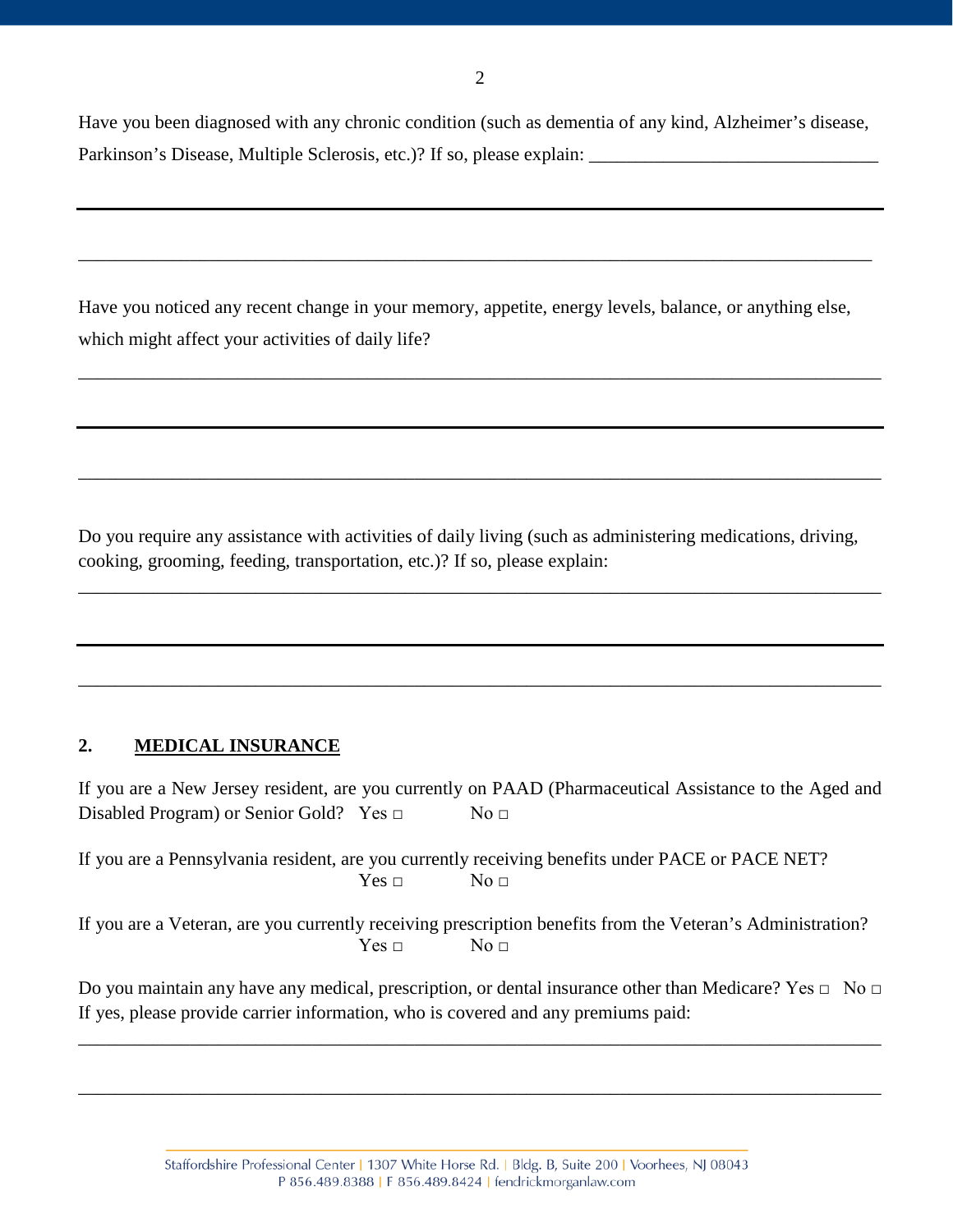## **C.** *FAMILY*

## **1. CHILDREN** (if applicable)

| <b>Child's Name</b>                                                                           |     | Address (including zip code) |                 | <b>Date of Birth</b>  |
|-----------------------------------------------------------------------------------------------|-----|------------------------------|-----------------|-----------------------|
|                                                                                               |     |                              |                 |                       |
|                                                                                               |     |                              |                 |                       |
|                                                                                               |     |                              |                 |                       |
|                                                                                               |     |                              |                 |                       |
|                                                                                               |     |                              |                 |                       |
|                                                                                               |     |                              |                 |                       |
|                                                                                               |     |                              |                 |                       |
|                                                                                               |     |                              |                 |                       |
| Are all of your children in good health?                                                      |     |                              |                 | N <sub>o</sub><br>Yes |
| Are any of your children blind or disabled?                                                   |     |                              |                 | $Yes$ No              |
| Are any of your children receiving SSI or other form of government entitlement? Yes $\Box$ No |     |                              |                 |                       |
| If yes, how much is the child's monthly payment? \$                                           |     |                              |                 |                       |
| Child is receiving: Medicaid $\Box$ Medicare $\Box$ Veterans Disability Benefit $\Box$        |     |                              |                 |                       |
| Do any of your family members have any problems with:                                         |     |                              |                 |                       |
| Drug Addiction?                                                                               | Yes | No                           |                 |                       |
| Alcoholism?                                                                                   | Yes | No                           |                 |                       |
| Spendthrift?                                                                                  | Yes | $\rm No$                     |                 |                       |
| Marital Difficulty?                                                                           | Yes | No                           |                 |                       |
| Financial Difficulty?                                                                         | Yes | No                           |                 |                       |
| Do any of your children live with you in your home?                                           |     | Yes $\Box$                   | No <sub>□</sub> |                       |

If so, who and for how long?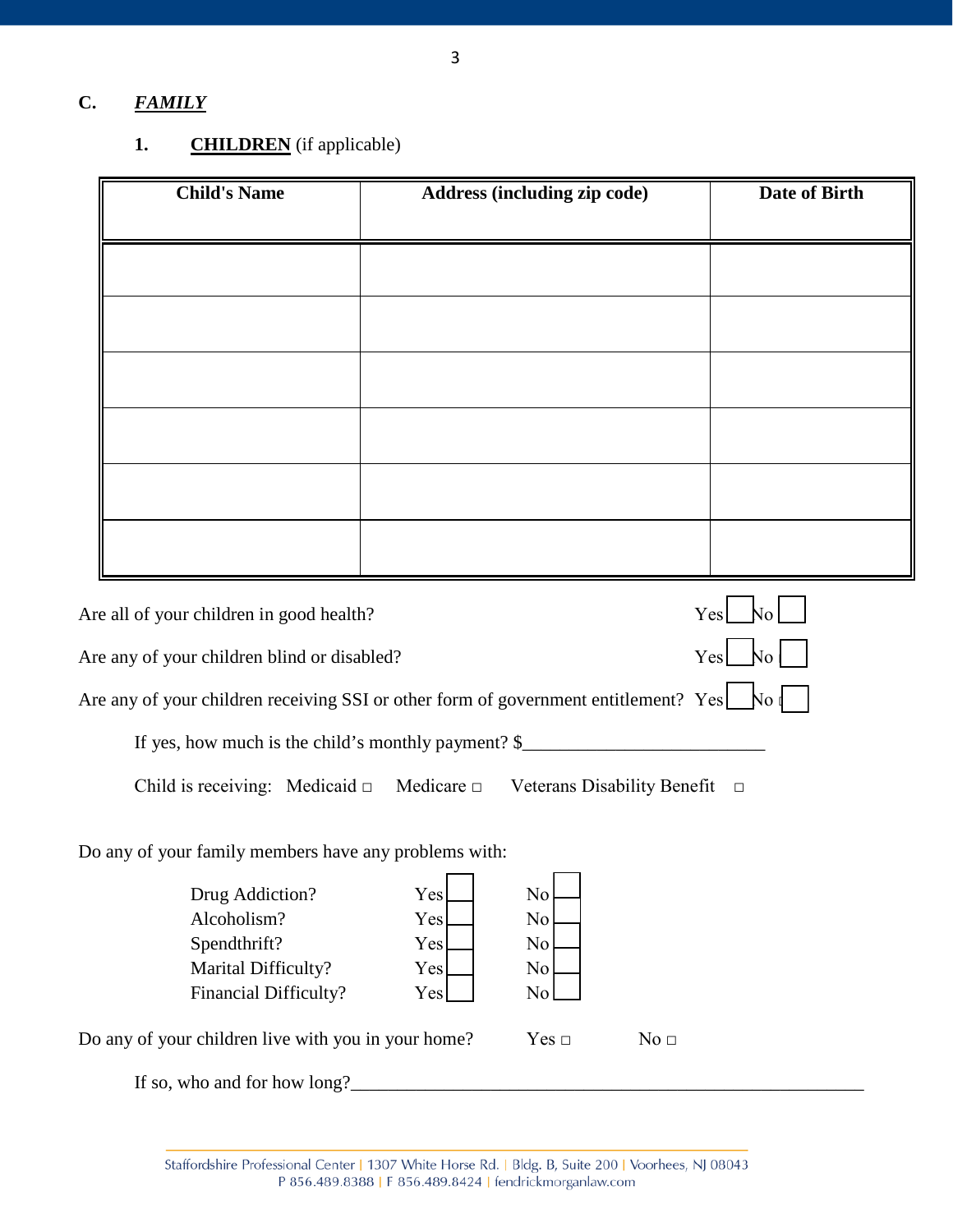#### **2. GRANDCHILDREN**

| <b>Grandchild's Name</b>                                                                                           | Address (including zip code)                                                                      | Date of Birth   |  |
|--------------------------------------------------------------------------------------------------------------------|---------------------------------------------------------------------------------------------------|-----------------|--|
|                                                                                                                    |                                                                                                   |                 |  |
|                                                                                                                    |                                                                                                   |                 |  |
|                                                                                                                    |                                                                                                   |                 |  |
|                                                                                                                    |                                                                                                   |                 |  |
|                                                                                                                    |                                                                                                   |                 |  |
|                                                                                                                    |                                                                                                   |                 |  |
|                                                                                                                    |                                                                                                   |                 |  |
| Do you wish to treat all of your grandchildren equally?                                                            | Yes $\Box$                                                                                        | No <sub>1</sub> |  |
|                                                                                                                    | Do you want to leave your grandchildren a specific bequest or percentage distribution? Yes $\Box$ | No <sub>□</sub> |  |
| Are any of your grandchildren disabled?                                                                            | $Yes \Box$                                                                                        | No <sub>1</sub> |  |
| Are any of your grandchildren receiving SSI or other form of government entitlement? Yes $\Box$<br>No <sub>□</sub> |                                                                                                   |                 |  |
|                                                                                                                    | Grandchild is receiving: Medicaid $\Box$ Medicare $\Box$ Veterans Disability Benefit $\Box$       |                 |  |
|                                                                                                                    |                                                                                                   |                 |  |

(You might decide to distribute funds to adult grandchildren immediately or you may decide to hold the assets in trust for your grandchildren until they reach certain ages. For example, you may want your grandchildren to receive 1/3 of their share at age 25, 1/2 of the remaining amount at age 30 and the entire remaining amount at age 35, or any other age/ages that make sense to you.)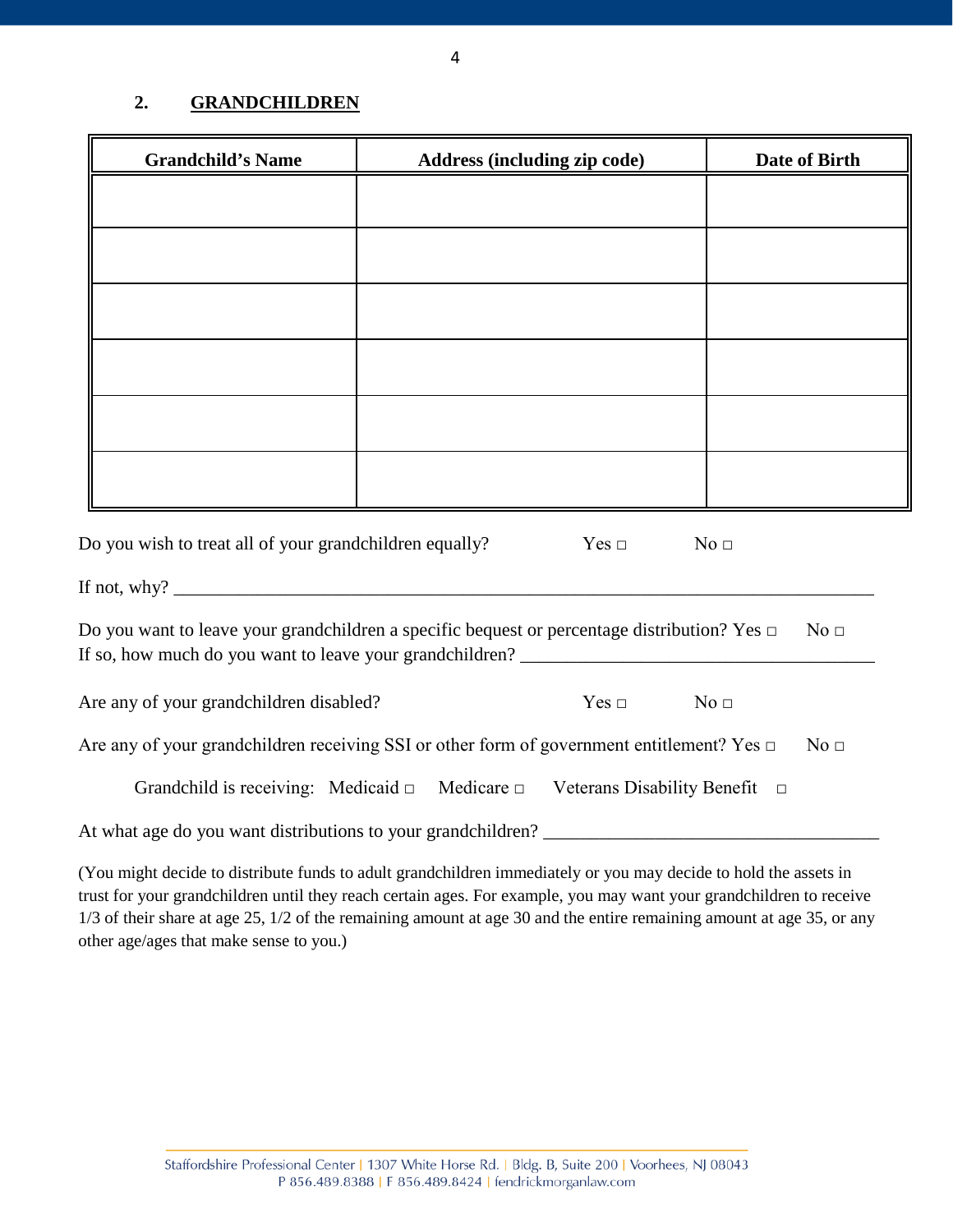#### **3. OTHER BENEFICIARIES**

Do you want your Will to benefit anyone other than children, grandchildren, i.e., charity or other person?  $Yes \Box$  No  $\Box$ 

If yes, please list:

| <b>Name of Beneficiary</b> | <b>Address of Beneficiary</b> | Relationship | <b>Dollar Amount</b> |
|----------------------------|-------------------------------|--------------|----------------------|
|                            |                               |              |                      |
|                            |                               |              |                      |
|                            |                               |              |                      |
|                            |                               |              |                      |
|                            |                               |              |                      |
|                            |                               |              |                      |

#### **D.** *MONTHLY INCOME*

**In completing this section, please provide only your fixed monthly income amounts. For example, if you receive periodic dividend payments or required minimum distributions from an IRA, you do not need to list that income here. We are interested in your fixed, recurring monthly income.**

|                                                               | Monthly Income |
|---------------------------------------------------------------|----------------|
| <b>Gross Social Security Benefits</b>                         |                |
| (include \$134.00 Medicare Part B                             |                |
| Deduction, if applicable)                                     |                |
| <b>Gross Monthly Pension</b>                                  |                |
| (Do not reduce this amount by any monies taken out for        |                |
| federal income taxes, health insurance, or any other reason.) |                |
| VA Disability Benefit                                         |                |
| <b>Annuity Income</b>                                         |                |
| Rental Income                                                 |                |
| <b>TOTAL MONTHLY INCOME</b>                                   |                |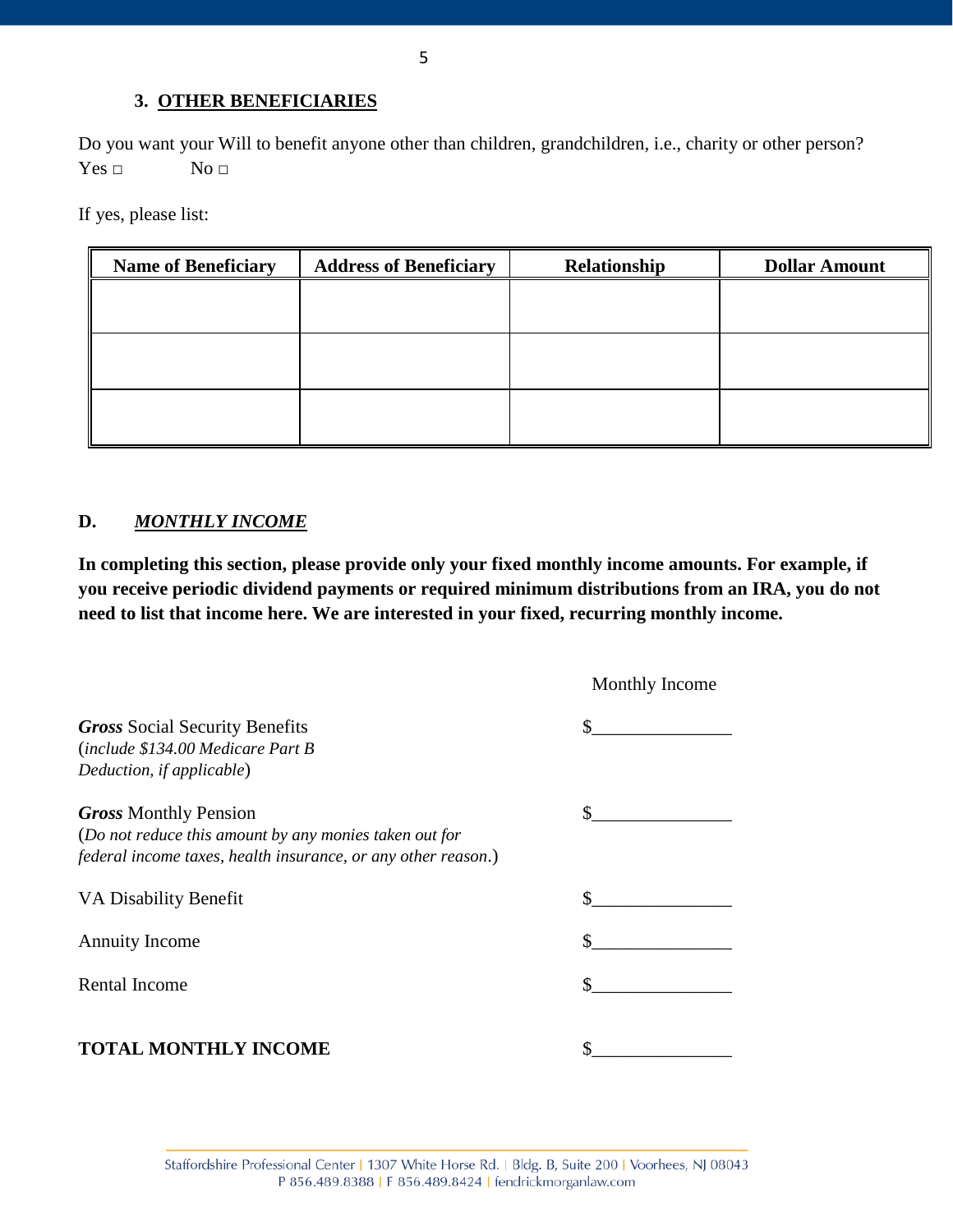| <b>FINANCIAL SUMMARY</b> - Please bring spreadsheet of your financial assets or fill out the |
|----------------------------------------------------------------------------------------------|
| information requested below and bring most recent statements, if possible.                   |

|                                                                                      | <b>ASSETS</b>              | <b>LIABILITIES</b> |
|--------------------------------------------------------------------------------------|----------------------------|--------------------|
| <b>Bank Accounts</b>                                                                 | \$                         | \$                 |
| Real Estate (residence) [bring copy of deed,<br>if possible]                         | \$                         | \$                 |
| Real Estate (other) [bring copies of all deeds,<br>if possible]                      | $\boldsymbol{\mathcal{S}}$ | \$                 |
| Non-Retirement Investments<br>(Brokerage Accounts, Stock,<br>Mutual Fund, CDs, etc.) | \$                         | \$                 |
|                                                                                      | $\mathcal{S}$              | \$                 |
|                                                                                      | $\mathbb{S}$               | \$                 |
|                                                                                      | \$                         | \$                 |
| Non-Retirement Account Annuities                                                     | \$                         | \$                 |
|                                                                                      | \$                         | \$                 |
|                                                                                      | $\mathbb{S}$               | \$                 |
|                                                                                      | $\mathbb{S}^-$             | \$                 |
| Retirement Account Assets (IRAs,<br>401(k), 403(b), etc.)                            | \$                         | \$                 |
|                                                                                      | \$                         | \$                 |
| Business Interests [if any]                                                          | $\mathbb{S}$               | $\mathbb{S}$       |
| Anticipated Inheritance [if any]                                                     | $\mathbb{S}$               | \$                 |
| Life Insurance                                                                       | \$                         | \$                 |
|                                                                                      |                            |                    |
| <b>TOTALS</b>                                                                        | $\mathcal{S}_{-}$          | $\frac{1}{2}$      |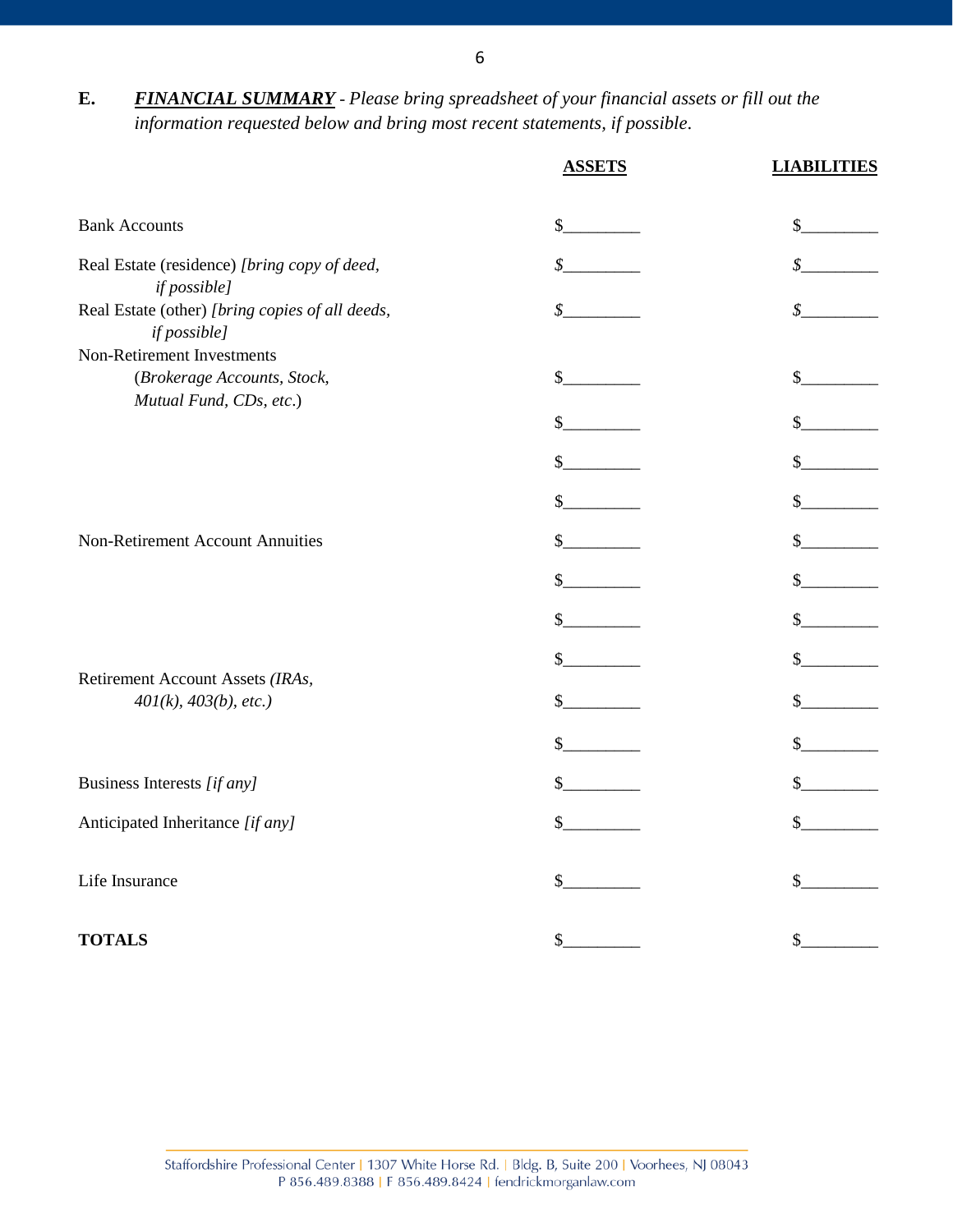**Personal Residence:**

| Addresses of real property other than personal residence:                       |                                  |     |                  |  |
|---------------------------------------------------------------------------------|----------------------------------|-----|------------------|--|
| (1) Street <u>Tip City</u> State Tip                                            |                                  |     |                  |  |
|                                                                                 |                                  |     |                  |  |
|                                                                                 |                                  |     |                  |  |
|                                                                                 |                                  |     |                  |  |
| <b>LAST WILL AND TESTAMENT</b><br>$\mathbf{F}$ .                                | DISPOSITIVE INTENTIONS -CHILDREN |     |                  |  |
| Do you wish to provide primarily for your children?                             |                                  | Yes | $\overline{N_0}$ |  |
| Do you wish to treat all of your children equally?                              |                                  | Yes | $\overline{N}$ o |  |
| If not, why?                                                                    |                                  |     |                  |  |
| <b>EXECUTOR</b><br>Whom do you want to serve as your Executor?<br>First Choice: |                                  |     |                  |  |
|                                                                                 |                                  |     |                  |  |
|                                                                                 |                                  |     |                  |  |
| <b>TRUSTEE</b>                                                                  |                                  |     |                  |  |
| If a Trust is established whom do you want to serve as your Trustee?            |                                  |     |                  |  |
|                                                                                 |                                  |     |                  |  |
|                                                                                 |                                  |     |                  |  |
|                                                                                 |                                  |     |                  |  |

7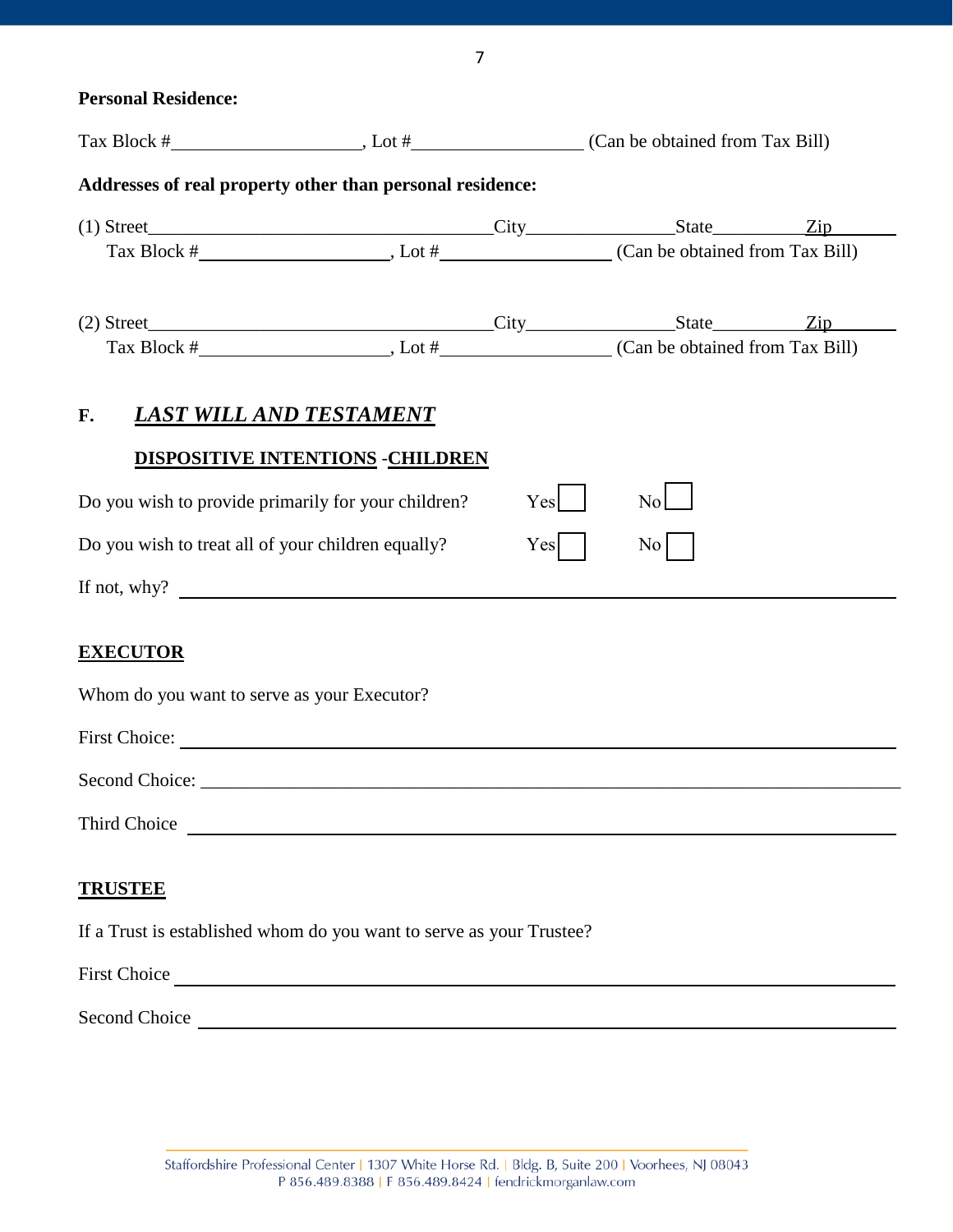# *G. POWER OF ATTORNEY*

|    |                             | Do you currently have a Power of Attorney?                                                                                 | Yes $\Box$ | No <sub>□</sub>               |        |                  |
|----|-----------------------------|----------------------------------------------------------------------------------------------------------------------------|------------|-------------------------------|--------|------------------|
|    |                             |                                                                                                                            |            |                               |        |                  |
|    |                             | (Name)                                                                                                                     | (Address)  |                               |        |                  |
|    | Second Choice <b>Second</b> | (Name)                                                                                                                     | (Address)  |                               |        |                  |
| Н. | <b>LIVING WILL</b>          |                                                                                                                            |            |                               |        |                  |
|    | Do you want a Living Will?  |                                                                                                                            |            |                               | Yes    | No               |
|    |                             | Do you want your Living Will to provide for withdrawal of artificial food and fluid? Yes                                   |            |                               |        | No               |
|    |                             | Do you want to donate your eyes or organs?                                                                                 |            |                               | Yes    | $\overline{N_0}$ |
|    |                             | Whom do you want to make your medical decisions?                                                                           |            |                               |        |                  |
|    |                             | (Name)                                                                                                                     | (Address)  |                               |        |                  |
|    |                             | (Name)                                                                                                                     | (Address)  |                               |        |                  |
|    | Yes $\Box$                  | Do you want the person making your medical decisions to consult with any other person prior to acting?<br>No <sub>□</sub>  |            |                               |        |                  |
|    |                             | If yes, with whom?                                                                                                         |            |                               |        |                  |
| I. | <b>GIFTS</b>                |                                                                                                                            |            |                               |        |                  |
|    | Yes $\Box$                  | Have you made gifts, to an individual or group of individuals, or to a trust within the past 60 months?<br>No <sub>□</sub> |            |                               |        |                  |
|    | If yes, list below:         |                                                                                                                            |            |                               |        |                  |
|    |                             |                                                                                                                            |            |                               | Amount |                  |
|    |                             |                                                                                                                            |            |                               | Amount |                  |
|    |                             |                                                                                                                            |            |                               | Amount |                  |
|    |                             |                                                                                                                            |            |                               | Amount |                  |
|    |                             | Have you ever filed a Federal Gift Tax Return?                                                                             |            | Yes $\Box$<br>No <sub>□</sub> |        |                  |

If so, please state details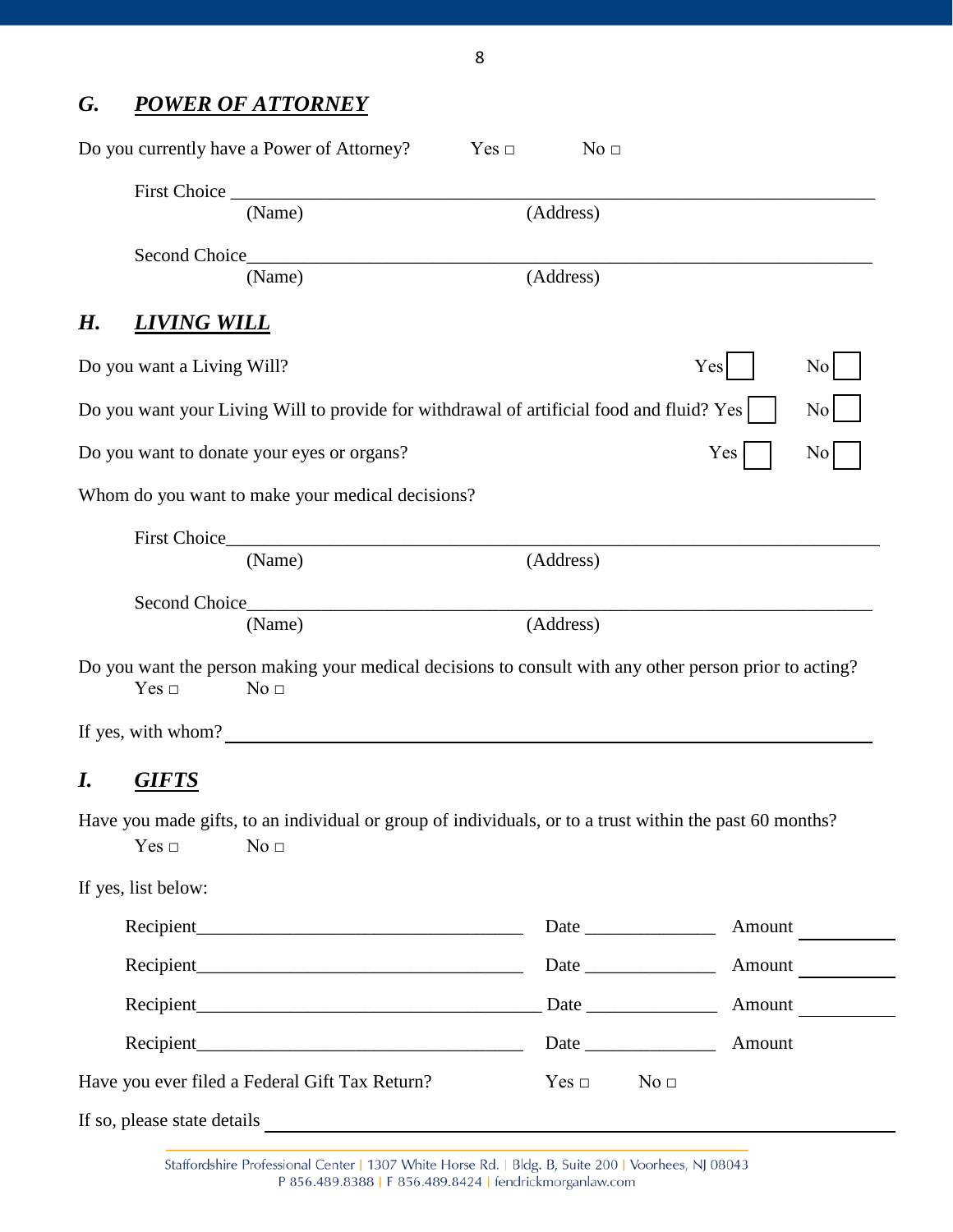#### **LIFE INSURANCE**  $\boldsymbol{J}$ .

| $City$ $City$ $Zip$ $Type$ $Zip$ |  |  |
|----------------------------------|--|--|
|                                  |  |  |
|                                  |  |  |
|                                  |  |  |
|                                  |  |  |
|                                  |  |  |
| $City$ $City$ $Zip$              |  |  |
|                                  |  |  |
|                                  |  |  |
|                                  |  |  |
|                                  |  |  |
|                                  |  |  |
| $City$ $City$ $Step$ $Line$      |  |  |
|                                  |  |  |
|                                  |  |  |